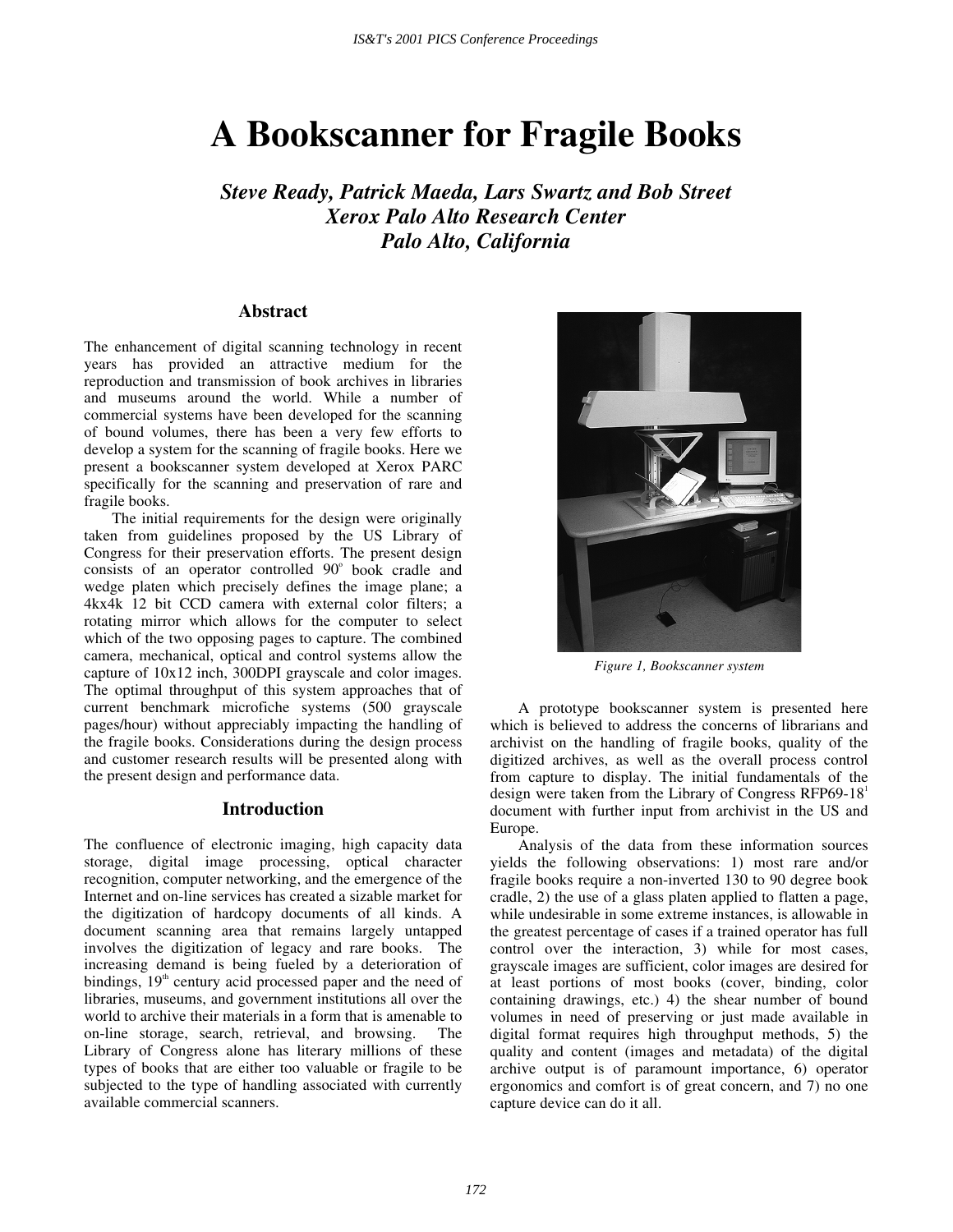## **Description**

The mechanical components of the bookscanner can be divided up into 3 sub-units: 1) the optical assembly, 2) the wedge platen, and 3) the book cradle. The optical assembly (see figure 2) consists of a camera mount assembly, vertical track roller assembly, rotating mirror, optical path cover, left/right page mirrors, illuminator, connecting rods, and rod stops. The optical assembly moves as a unit on a vertical track attached to a post.



*Figure 2. Bookscanner optical/mechanical design* 



*Figure 3. Wedge-platen and book cradle details* 

The wedge platen (figure 3) consists of a frame that forms a 90º wedge in which platen glass is attached. The frame is fastened to a vertical track roller assembly. The wedge platen assembly moves as a unit on an extension of the same vertical track on which the optical assembly moves and engages the optical assembly when it contacts the rod stops. The position of the rod stops adjusts to fix the optical path length, which assures a fixed image plane at the platen.

The book cradle consists of book side supports that are attached to adjustable hinges on a platform. The moveable hinges allow for adjusting the distance between the two book side supports to allow for different book thickness. The book side supports are supported by side support arms which are horizontally adjustable such that once the book side support hinges are adjusted for a particular book, the side support arms can be adjusted so that the point at which the side support arms contact the book side supports coincides with the support stops. Once adjusted the angle of each book side support in relation to the facing book side support is 100º. The platform rests on horizontally constrained spring-loaded posts. The spring-loaded platform and side support arms rest on a horizontally translating platform that moves on a wheel and track assembly attached to a table.

The basic operation involves placing the book in the cradle face-up, lowering of the platen onto the book which causes the cradle to partially close the book onto the 90° angled face of the platen, illuminate the book, capture one page, then rotate the switching mirror and capture the other page. Further scanning continues by lifting the mechanically assisted platen, turning the page, and repeating the process. In this configuration, two pages are captured without having to flip the book around, the book binding is supported by the cradle, and stress on the binding is also minimized by having the open book angle be 90° instead of 180°. The function of horizontally translating platform is to allow the book to center itself as the platen is lowered. The operator has the ability to exercise judgment as to the amount of pressure to apply to the book. If need be, the platen can be lowered to barely touch the gutter of the book while the operator brings the hinged cradle sides up with his/her hands to provide gentle contact of the pages to the glass platens. This concept combines high productivity with minimal stress on the book.

Measurements of the applied forces versus vertical platform displacement when applying pressure to the wedge platen are displayed in figure 4. The linear behavior of the platform data represents the spring constant of the platform support springs. The fact that the data for the force applied to the wedge shows an asymptotic behavior indicates that any additional force applied is directed through the platen, normal to the book pages, and onto the side support arms. Image studies of bindings during the application of pressure on the wedge platen confirm that no force is transferred to the binding of the book. At the point that the wedge data diverges from the platform data indicates the book pages fully conform to the platen surfaces and no further force is needed.

The book is illuminated by a bank of high frequency full-spectrum florescent lamps directly above the wedge platen and inset in the optical path cover. Directional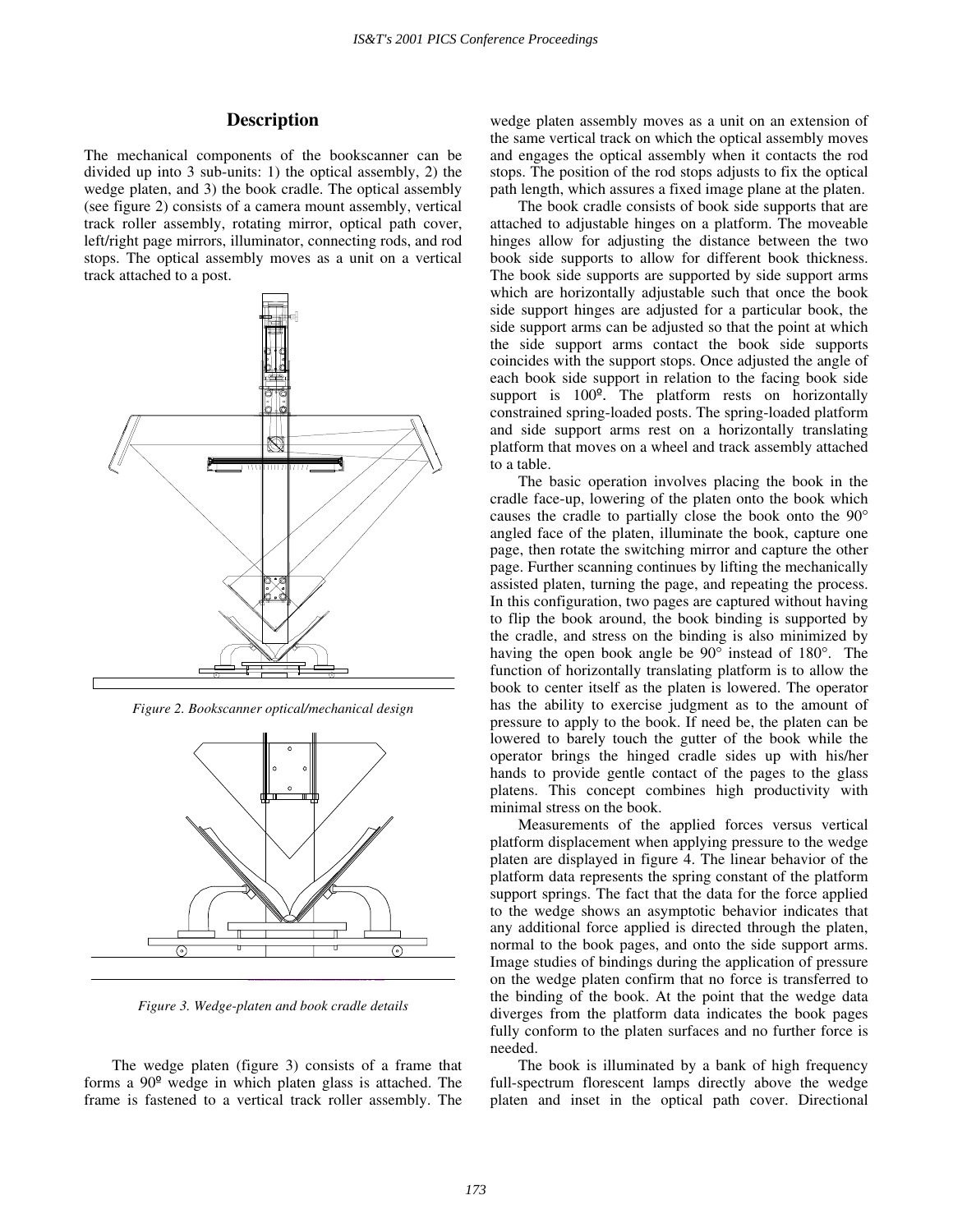louvers in the lamp assembly provide for avoidance of specular reflection into the optical path and a uniform light intensity on the page. The intensity of the light from this system is quite mild and designed to be accommodating to the operator as well as the discriminating archivist who may have concerns of light damage to fragile books.



*Figure 4. Applied force versus vertical displacement of the spring-loaded platform. The difference between the force applied to the platform alone versus the force applied to the wedge, through the book and to the platform is the additional force directed normal to the book pages* 

The imaging system consists of a Dicomed 4Kx4K 12 bit CCD integrated into a Hasselblad back mounted on a bellows, lens and electronic shutter assembly. Finger adjustment to the bellows provides fine focus for the fixed optical path of approximately 60 inches from the lens to the imaged page.

An electronically controlled filter selector assembly is located below the lens. The filter bank consists of an infrared filter for grayscale capture and red, green, and blue dichroic filters for the 3 color separations required for color imaging. A micro controller based circuit orchestrates the interaction between the operator, computer, CCD, shutter and filter selection. Different shutter integration times are integrated into the controller electronics to compensate for variation in the light throughput for each spectral filter (Table 1).

Commercially available LCTF and filter wheel were originally tried, however the LCTF filter proved to be unsuitable due to the introduction of aberration. The filter wheel used gel absorption filters that created uncontrollable misalignment of the color separations.

The CCD is interfaced to a Sun Enterprise 3000 dual processor computer via SCSI-2 interface that provides a transfer time for the 32-megabyte images to system memory of 4.2 seconds. The server class Unix platform was chosen at the time of initial development for its processor and disk performance (disk IO bandwidth and capacity). The 12 bit images are scaled by gain/offset calibration images, bad pixels are replaced by near neighbor averaging and then the image is saved to disk as an 8 bit grayscale or 24 bit color image by ignoring the least significant 4 bits of each separation.

The software user interface is Java based with image capture and processing routines written in C and C++. The operator is initially presented with an image viewing subwindow and a thumbnail selection portion of the application window. To begin scanning of a book, title, author name, disk location and reference data is entered into a properties dialog box. An image-processing template is then created or selected from previously saved templates. At this point, scanning is initiated either from the application, a 3-button scanner mouse (left page/both/right page), or a foot switch (both pages). The foot switch enables the operator's hands to concentrate on the book/platen interaction to minimize impact on the book and ensure the quality of the image during capture.

|  |  | <b>Table 1. Optical Specifications</b> |
|--|--|----------------------------------------|
|--|--|----------------------------------------|

| Resolution     | 300 spot per inch (on page)    |  |
|----------------|--------------------------------|--|
| <b>MTF</b>     | $> 50\%$ at 6.2 lp/mm (Nyquist |  |
|                | frequency for 300dpi)          |  |
| Magnification  | 0.1772(5.64:1)                 |  |
| Aperture       | F/11                           |  |
| Integration    | $0.12 \text{ sec}$ -Grayscale  |  |
| Time           | $0.32$ sec $-Red$              |  |
|                | $0.32 \text{ sec}$ –Green      |  |
|                | $1.08 \text{ sec}$ - Blue      |  |
| Depth of Field | $10 \text{ mm}$                |  |
| Field          | $10.5$ "x $12.3$ "             |  |



*Figure 4. Modulation transfer function for the system optics* 

### **Discussion**

#### **Performance**

The commercial lens selected was matched with the optical path to provide for suitable optical performance at 5:1 magnification needed to produce 300dpi images. The resolution performance is characterized by the modulation transfer function (MTF) shown in figure 4. A custom lens solution is under investigation to increase the resolution performance.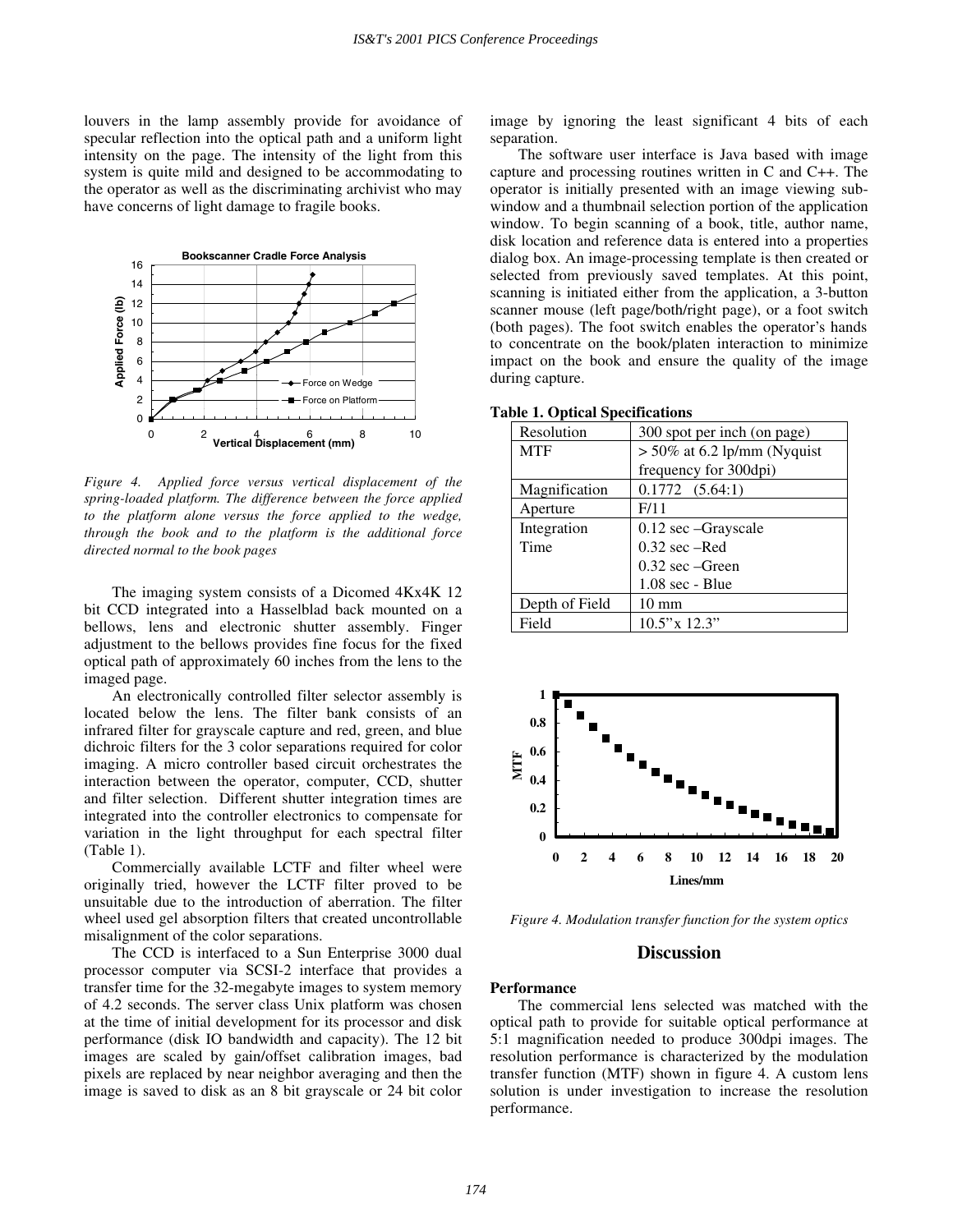

*Figure 5. Dynamic range – top plot shows initial range for ascaptured color images while the bottom plot shows range for color corrected images.* 

The dynamic range and noise characteristics of the RGB color channels shown in figure 5 and 6 are generated from a equal density gradient. The upper graph in figure 5 shows as acquired values while the data in the lower graph are from the same image but color corrected using lookup tables generated from an IT8 target and proprietary software which is a part of the bookscanner application software. The upper plot shows that the dynamic range of the blue channel rolls off in the low reflectivity regime. This may be due to the increase in integration time required for the blue separation in combination with the dissimilar reflective quality of the paper used for the gain calibration image and the target. However, the color corrected image corrects for this effect at the expense of a slight increase in noise as seen in Figure 6. While the maximum standard deviation noise figure for an non-gain/offset adjusted 8 bit image is ~1 gray level, the dynamic range adjustment from the gain/offset images contributes to additional noise to increase the value to 2-3 gray levels.

#### **Operation**

The operation of the bookscanner is designed for optimization of throughput and image quality. A scanning session begins with the capture of calibration images. Dark images and images of white sheets for each channel are used to calculate pixel wise gain/offset information to compensate for fixed system noise and inhomogeneous illumination. An IT8 color target is then imaged and analyzed to produce a color correction lookup table. The image of the target and lookup table is then saved to accompany the collections to be scanned to verify scanning accuracy at a later date. The subsequent scanning operations produce gain, offset, color and bad pixel corrected, full field images intended as archival quality images.



*Figure 6. Temporal noise – top plot shows initial noise figure for as-captured color images while the bottom plot shows noise for color corrected images.* 

The process of scanning a page takes a minimum of 4.2 seconds for the CCD to capture and transfer the image to the computer. The software procedure for capture is organized such that the left hand page is captured, transferred and the right hand page is captured before the operator is signaled to proceed to the next two pages. The transfer of the second page and all image manipulation and display is performed while the next pages are being prepared. This is done to give the operator time to carefully turn the page and prepare for the next capture without impacting maximum throughput. At the present time 450 grayscale pages per hour have been demonstrated. Throughput for color images should approximately be 150 pages per hour.

The software enables the operator to capture additional textual information and metadata appropriate for each image. Once set, page numbers are incremented automatically in either Arabic or Roman numeral format. Page numbering can be suspended and reinitiated at any point appropriate to the book numbering structure. Section headings can be captured along with their possible